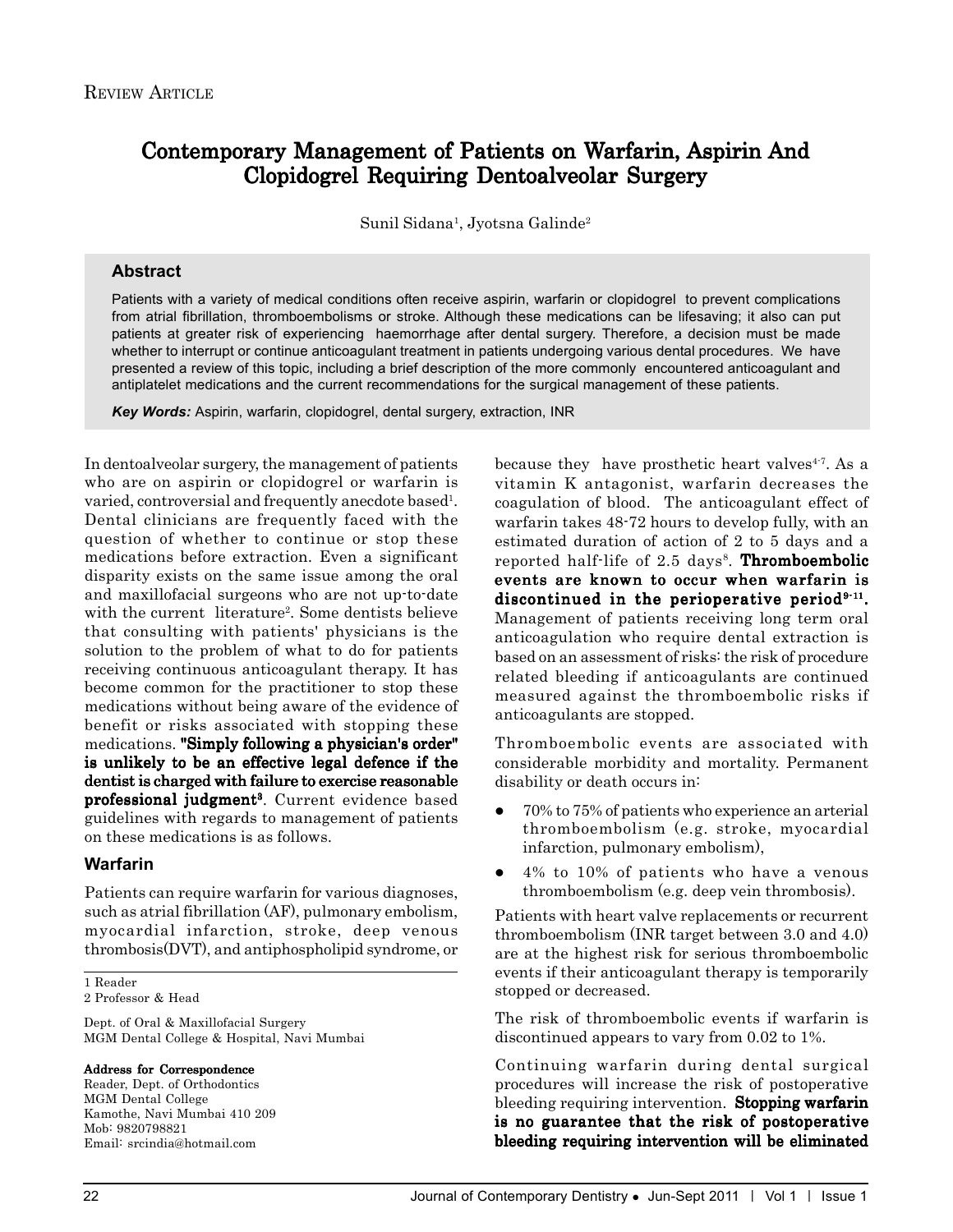as serious bleeding can occur in non-anticoagulated patients. Most cases of postoperative bleeding can be managed by pressure or repacking and suturing the socket. The incidence of postoperative bleeding not controlled by local measures varies from 0% to 3.8%.

### Bleeding complications while inconvenient do not carry the same risks as thromboembolic complications.

The activity of warfarin is expressed using the international normalised ratio (INR). For an individual not taking warfarin a normal coagulation profile is an INR of 1.0.

Published trial data suggests that minor dental surgical procedures can be safely carried out on patients with an INR  $\leq 4^{12}$ . The consensus from reviews on the management of dental patients taking warfarin is that minor dental surgical procedures should be carried out without alteration to the patient's warfarin therapy if the INR is within the therapeutic range(INR 2.0 to  $4.0$ )<sup>1-15.</sup>

The INR should be measured prior to dental procedures, ideally within 24 hours before the **procedure.** For patients who have a stable INR, an INR measured within 72 hours before the procedure is acceptable. Patients presenting with an INR much higher than their normal value, even if it is less than 4.0 should have their procedure postponed and should be referred back to clinician maintaining their anticoagulant therapy.

## **Antiplatelet Therapy**

Antiplatelet therapy has been shown to be effective in decreasing the risk of myocardial infarction and nonfatal stroke among patients with peripheral vascular disease. In contrast, discontinuation of this therapy in high-risk patients has been shown to increase the risk of cardiac complications and  $death^{16-18}$ . Various medications have been used as antiplatelet therapy. The more common plateletinhibiting medications include aspirin, clopidogrel, ticlopidine, and dipyridamole.

## **Aspirin**

Aspirin, acetylsalicylic acid, is a nonsteroidal antiinflammatory drug that exhibits analgesic, antipyretic, anti-inflammatory, and antiplatelet properties. Aspirin has been shown to be powerful secondary prevention agent, reducing the risk of myocardial infarction and ischemic stroke by up to 20% in patients diagnosed with cardiovascular disease19. Its mechanism of action involves an irreversible inhibition of the activity of cyclooxygenase-1 and a modification of the enzymatic activity of cyclooxygenase-2. Cyclooxygenase is an

enzyme responsible for the conversion of arachidonic acid to prostaglandins, prostacyclin and thromboxane. The irreversible nature of the inhibition of cyclooxygenase is unique to aspirin among its counterparts.

# **Clopidogrel**

Clopidogrel is an antiplatelet drug with a mechanism of action causing irreversible inhibition of an adenosine diphosphate receptor important in promoting platelet aggregation and cross-linking of platelets by fibrin. Clopidogrel is used alone or in combination with aspirin as both have synergistic effect

Aspirin begins irreversibly inhibiting platelet aggregation within one hour of ingestion and clopidogrel within two hours; this lasts for the life of the platelets (7-10 days). The effect is only overcome by the manufacture of new platelets. Complete recovery of platelet aggregation may occur in 50% of cases by day three and in 80% of cases by day four.

Platelet function is commonly assessed using the cutaneous bleeding time test. One study has found that the cutaneous bleeding time test has no role in the prediction of bleeding in the dental setting<sup>20</sup>. The cutaneous bleeding time test should not be used to estimate the haemorrhagic risk in a patient on antiplatelet medication. There is currently no suitable bioassay test sophisticated enough to be used routinely for the monitoring of side effects associated with antiplatelet medications.

Aspirin can double the baseline bleeding time but this may still be within or just outside the normal range. It has been reported that only 20% to 25% of patients using aspirin have an abnormal bleeding time. Clopidogrel is considered a more potent antiplatelet agent and can prolong the bleeding time by 1.5 to 3 times normal<sup>21,22</sup>. Sensitivity to antiplatelet agents varies from one person to another.

Stroke and myocardial infarction have been associated with cessation of antiplatelet medication approximately 10 days before the event. Stopping aspirin prior to surgical procedures may increase the risk of thromboembolic events by  $0.005\%$ <sup>11</sup>.

Patients taking antiplatelet medications will have a prolonged bleeding time but this may not be clinically relevant. Postoperative bleeding after dental procedures can be controlled using local haemostatic measures in patients taking antiplatelet monotherapy (one antiplatelet agent).

There is insufficient evidence to comment on the bleeding risk if patients take both aspirin and clopidogrel.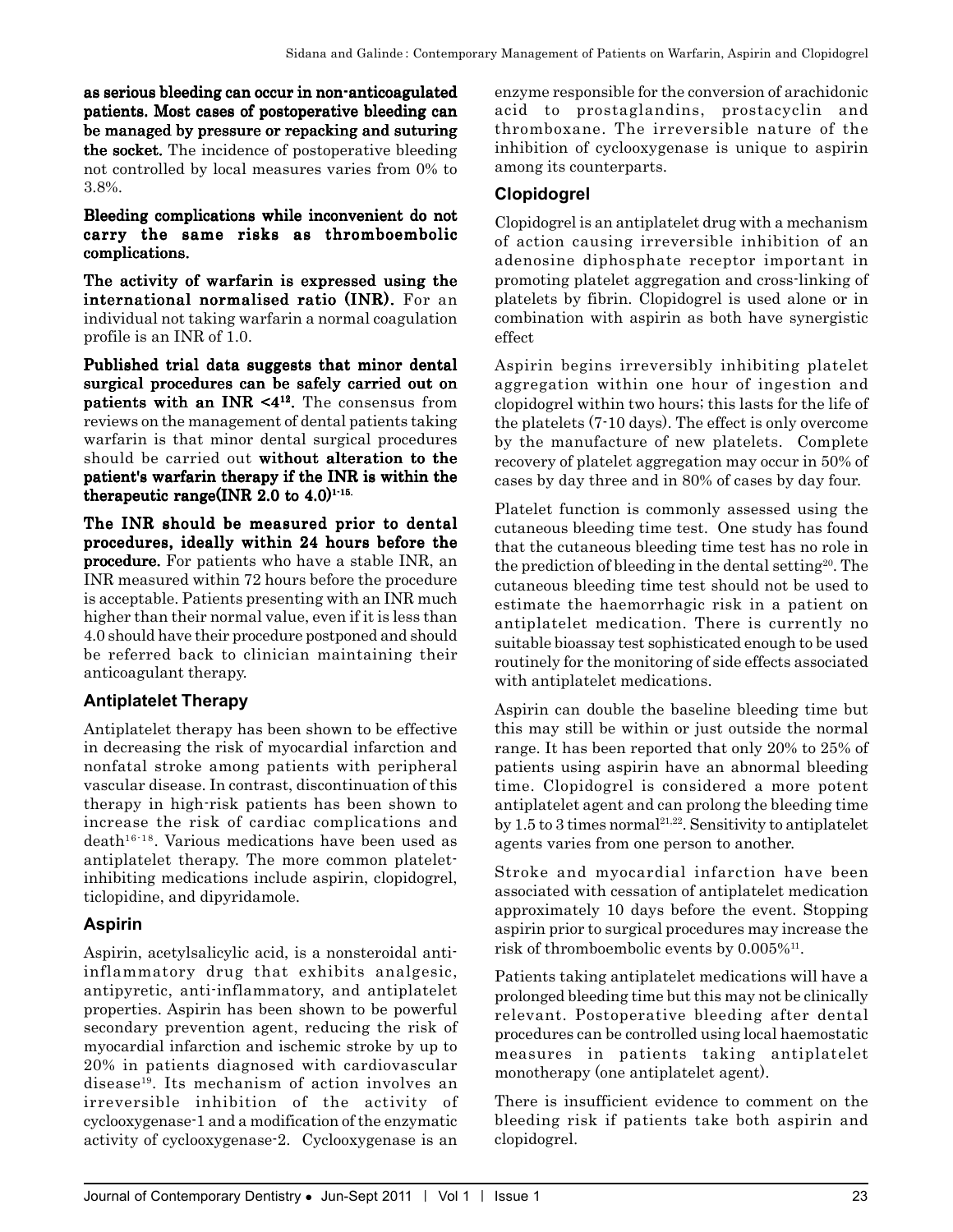### Patients are more at risk of permanent disability or death if they stop antiplatelet medication prior to a surgical procedure than if they continue it.

#### Published reviews of the available literature advise that antiplatelet monotherapy should not be stopped prior to dental surgical procedures.

There is insufficient evidence to comment if patients take both aspirin and clopidogrel.

#### When patients are taking dual antiplatelet therapy either their interventional cardiologist should be contacted for advice or the patient should be referred to a dental hospital or hospital-based oral/ maxillofacial surgeon.

Planned surgery should ideally be

- 1. At the beginning of the day- this allows more time to deal with immediate re-bleeding problems.
- 2. Early in the week- this allows for delayed rebleeding episodes occurring after 24-48 hours to be dealt with during the working week.
- 3. A local anaesthetic containing vasoconstrictor should be administered by infiltration or by intraligamentary injection wherever practical.
- 4. Sockets should be gently packed with an absorbable hemostatic dressing e.g. oxidised cellulose (surgical), or absorbable gelatin sponge (gelfoam), and then carefully sutured. Hemostatic dressings promote and stabilise clot formation by providing a mechanical matrix. Following closure pressure should be applied to the socket(s) by using a gauze pad that patient bites down on for 20 minutes.
- 5. Efforts should be made to make the procedure as a traumatic as possible and any bleeding should be managed using local measures.
- 6. For postoperative pain control, generally paracetamol is considered the safest simple analgesic for patients taking warfarin and it may be taken in normal doses if pain control is needed and no contraindication exists.
- 7. Metronidazole interacts with warfarin and should be avoided wherever possible.
- 8. Avoid prescribing aspirin and NSAIDs.
- 9. Tranexamic acid is an antifibrinolytic agent that inhibits the breakdown of fibrin clots. Its primary action is to block the binding of plasminogen and plasmin to fibrin therefore preventing fibrinolysis. It has been used in anticoagulated dental patients as a local hemostatic agent in the form of mouthwash. When used alone with no local hemostatic dressing, tranexamic acid mouthwash reduces postoperative bleeding compared to placebo mouthwash. When used with local hemostatic dressing and suturing,

tranexamic acid mouthwash provides little additional reduction in postoperative bleeding23-26. 4.8% concentration solution of tranexamic acid mouthwash is commonly used.

### **Summary**

- 1. The consensus from reviews on the management of dental patients taking warfarin is that patients requiring dental surgical procedures in primary care and who have an International Normalised Ratio (INR) below 4.0 should continue warfarin therapy without dose adjustment.
- 2. Most cases of postoperative bleeding are easily treated with local measures such as packing with a haemostatic dressing, suturing and pressure.
- 3. Published reviews of the available literature advise that antiplatelet monotherapy should not be stopped prior to dental surgical procedures.

### **References:**

- 1. Dodson T: No need to routinely discontinue anticoagulants before dental extractions. Evidence-Based Dentistry (2002) 3,  $100 \pm 101$
- 2. Ward B, Smith M: Dentoalveolar procedures for the anticoagulated patient: Literature recommendations versus current practice. J Oral Maxillofac Surg 65:1454, 2007
- 3. American Dental Association, American Academy of Orthopaedic Surgeons. Antibiotic prophylaxis for dental patients with total joint replacements. JADA 1997; 128:1004-8.
- 4. Sear JW, Higham H: Issues in the perioperative management of the elderly patient with cardiovascular disease. Drugs Aging 19:429, 2002
- 5. Cunningham LL Jr, Brandt MT, Aldridge E: Perioperative treatment of the patient taking anticoagulation medication. Oral Maxillofac Surg Clin North Am 18:151, 2006
- 6. Ananthasubramaniam K, Beattie JN, Rosman HS, et al: How safely and for how long can warfarin therapy be withheld in prosthetic heart valve patients hospitalized with a major hemorrhage? Chest 119:478, 2001
- Solomon JM, Schow SR: The potential risks, complications, and prevention of deep vein thrombosis in oral and maxillofacial surgery patients. J Oral Maxillofac Surg 53:1441, 1995
- 8. Aldridge E, Cunningham L: Current Thoughts on Treatment of Patients Receiving Anticoagulation Therapy. J Oral Maxillofac Surg 68:2879-2887, 2010
- 9. Wahl MJ. Dental surgery in anticoagulated patients. Arch Intern Med 1998; 158: 1610-6.
- 10. Todd DW. Anticoagulated patients and oral surgery. Arch Intern Med 2003; 163: 1242.
- 11. Kovich O and Otley CC. Thrombotic complications related to discontinuation of warfarin and aspirin therapy preoperatively for cutaneous operation. J Am Acad Dermatol 2003; 48: 233-7.
- 12. Evans IL, Sayers MS, Gibbons AJ, Price G, Snooks H, Sugar AW. Can warfarin be continued during dental extraction? Results of a randomised controlled trial. Br J Oral Maxillofacial Surg 2002; 40:248±242
- 13. Wahl MJ. Myths of dental surgery in patients receiving anticoagulant therapy. J Am Dent Assoc 2000; 131: 77-81.
- 14. Campbell JH, Alvarado F and Murray RA. Anticoagulation and minor oral surgery: should the anticoagulation regimen be altered? J Oral Maxillofac Surg 2000; 131: 131-5.